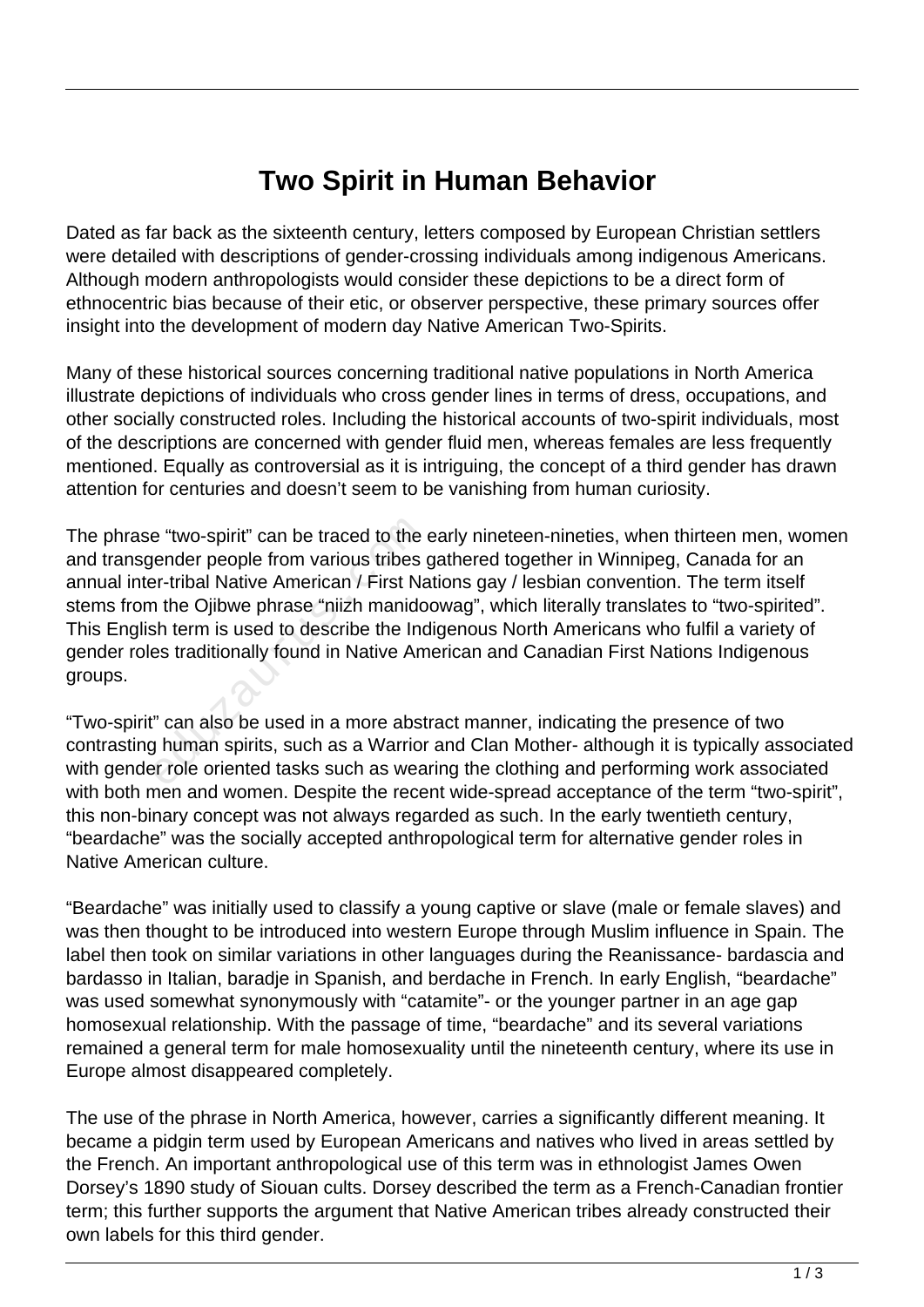Most recently, in nineteen ninety-three, a group of natives and anthropologists proposed a guideline that officially acknowledged that the term 'beardache' "has its origins in Western thought and languages". The guidelines request that scholars cease the use of these terms and encourages the use of tribally specific language for multiple gender identities or "two-spirit" individuals. Two-spirit was also classified as an inappropriate label for contemporary gay, lesbian, bisexual and transgender identifying individuals. "Claiming the role of Two-Spirit is to take up the spiritual responsibility that role traditionally had".

Two-spirit roles were one of the most commonly shared features of North American tribal societies. The concept has been documented across every region of the continent, every major language group and tribe. Will Roscoe, an American scholar, author and a close alliance to the group Gay American Indians (GAI) conducted research on the commonality of two-spirit individuals. Because of the mass destruction caused by European colonization, Roscoe was able to recognize that the absolute frequency of two-spirit people is virtually unknown to anthropologists. Every tribe had its own term to classify two-spirits. In the Crow tribe, two-spirits were called bote; in the Lakota tribe, winkte; in the Navajo; nadleehi.

However, not all two-spirit terms translate literally. For example, the Navajo's term "nadleehi" roughly translates to "the one is changing"; this translation clearly distinguishes that the individual being referred to is in a constant state of transformation-they are never completely male or female. Roscoe found that two-spirits have been documented in over one hundred thirty different tribes (Tribal institute). Additionally, Roscoe concluded that the number of tribes that rejected such non-binary gender roles is very small. Some native informants and outside observers have denied being a two-spirit identifying individual to avoid condemnation from nonnative outsiders. " not all two-spirit terms translate lite<br>inslates to "the one is changing"; t<br>peing referred to is in a constant s<br>male. Roscoe found that two-spirit<br>ibes (Tribal institute). Additionally,<br>uch non-binary gender roles is ver

If you don't lose your language, start practicing Christianity, cut your hair, learn to speak English, you will die-that's the choice so many native people were given" explained Roger Kuhn, a board member of the Bay Area American Indian Two-Spirits and a member of the Poarch Band of Creek Indians. "Assimilation means you lose a lot of your identity" (Davis-Young). Although traditional research has not been conducted to support these claims of twospirit rejection, the two-spirit population still proves to be an active aspect of native American culture and identity despite the impacts of colonization.

Within Native American society, two-spirits have held distinct yet flexible gender and social roles in their tribes for generations. Native people believe a person can be born with both male and female spirits, and it is a direct manifestation of the sacred. There are often stereotypes about Native Americans that criticize their culture for being "ancient". Interviewed by the Washington Post about such negative stereotypes, assistant professor of American studies and member of the Colville Nation, Chris Finley, discussed this further. Finley explains that Europeans brought patriarchal societal traditions with them, and that deep within those gender roles were "the European's understandings of land ownership and inheritance" (Davis-Young).

Considered a diverse and separate gender that combines and balances both male and female qualities, these individuals experience an entirely different world than binary gender identifying individuals. Because of this, they are viewed by other tribe members as extraordinary and possessing sacred qualities. On the contrary, outsiders such as the Europeans settlers had never seen anything like a two-spirit and instead viewed such diverse traits to be related to homosexuality for confirming typically "feminine" chores.